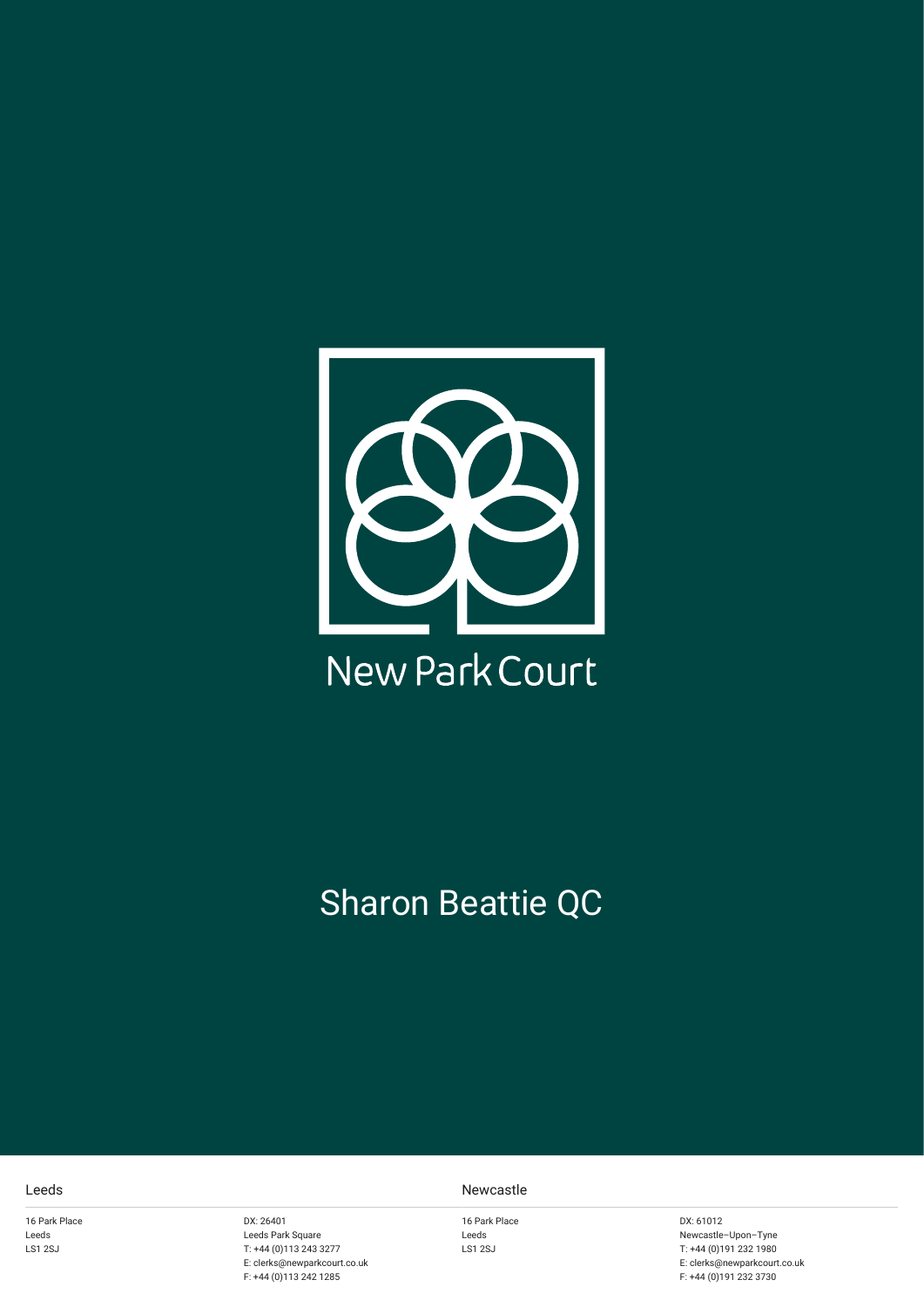

### Contents

| Representative Cases (1111) 1996) (1996) 3                     |  |
|----------------------------------------------------------------|--|
|                                                                |  |
|                                                                |  |
| What the directories say manufactured and the directories of 4 |  |
|                                                                |  |

Leeds

16 Park Place Leeds  $LS1$  2SJ

DX: 26401 Leeds Park Square  $T: +44(0)1132433277$ E: clerks@newparkcourt.co.uk<br>F: +44 (0)113 242 1285 Newcastle

3 Broad Chare Newcastle Upon Tyne NE1 3DQ

DX: 61012 DA: 01012<br>Newcastle-Upon-Tyne<br>T: +44 (0)191 232 1980 E: clerks@newparkcourt.co.uk<br>F: +44 (0)191 232 3730  $\mathbf{ii}$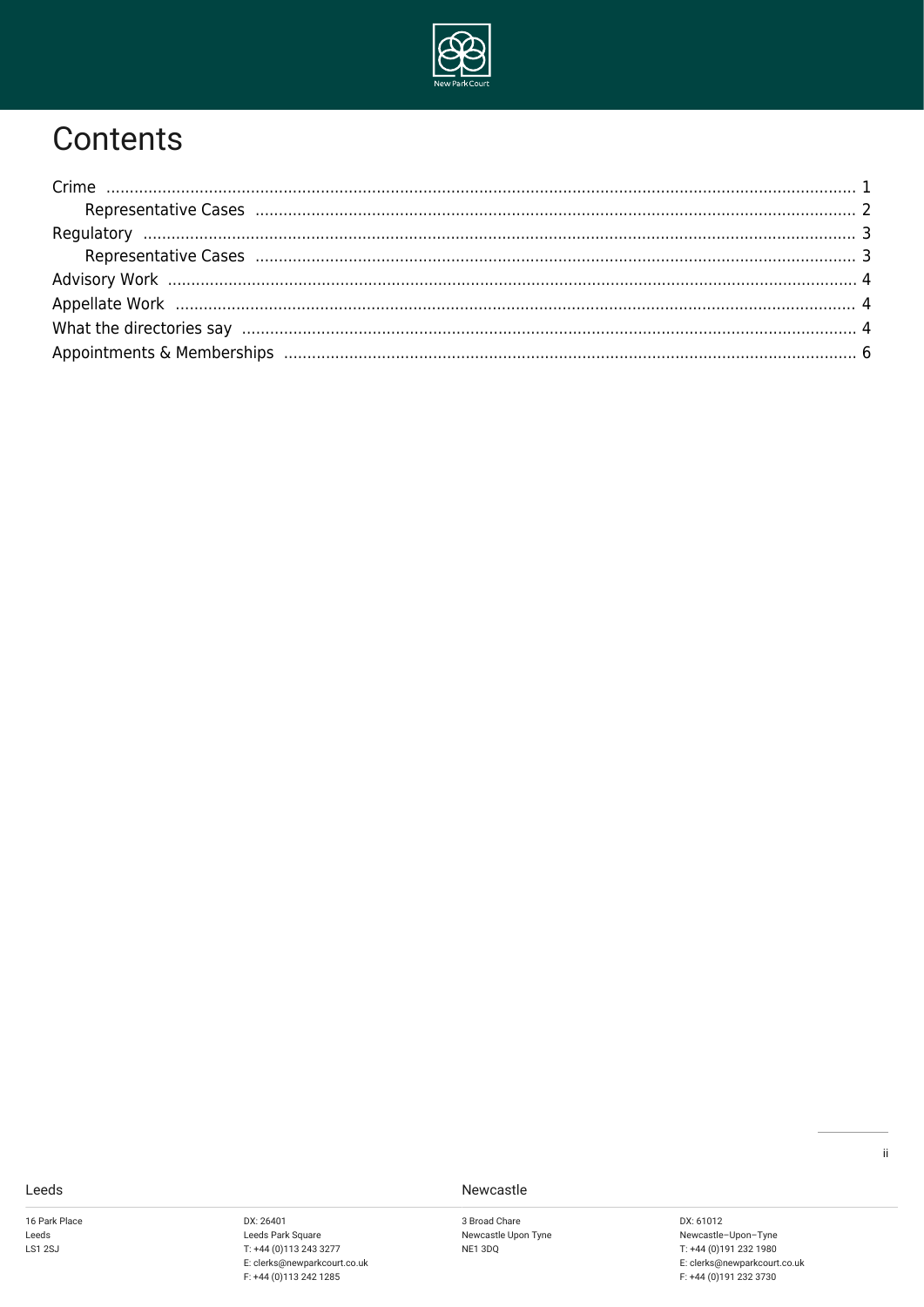



# Sharon Beattie QC

Year of call 1986 / 2021 For enquiries please call [+44 \(0\)113 243 3277](#page--1-0) or [email](mailto:clerks@newparkcourt.co.uk?subject=feedback)

Sharon acts in many serious, sensitive and high profile criminal cases, including homicides and regulatory cases as well as appellate work. She has particular interest and expertise in, but not limited to, medico- legal issues across both disciplines.

Sharon is consistently rated as a leading individual by Chambers Directory and comments include:

"…a real top class performer…she's seen and done everything and nothing phases her."

### <span id="page-2-0"></span>Crime

Sharon is also instructed in cases involving serious crime. Sharon is regularly instructed to prosecute offences of homicide and has a particular interest in cases involving medical and scientific evidence dealing with causation, paediatric pathology and deaths during surgery.

Sharon is often first choice in sensitive and high profile sexual cases. Since being initially instructed in the high profile prosecutions of two consultant psychiatrists, Dr Kerr [(2006)2 Cr App R 31] and Dr Haslam, which resulted in a public enquiry and influenced the drafting of professional guidelines regarding the use of chaperones, she has developed and maintained a high quality practice which focusses upon serious, challenging and sensitive issues. She has prosecuted medical professionals for serious sexual misconduct both in the regulatory sphere and in the criminal jurisdiction. Additionally her interest in clinical issues has led her to being asked to advise both in the regulatory and criminal jurisdiction upon issues as diverse as improper prescribing practices to detainees

16 Park Place Leeds LS1 2S L

DX: 26401 Leeds Park Square T: +44 (0)113 243 3277 E: clerks@newparkcourt.co.uk F: +44 (0)113 242 1285

**Leeds** Newcastle

3 Broad Chare Newcastle Upon Tyne NE1 3DQ

DX: 61012 Newcastle–Upon–Tyne T: +44 (0)191 232 1980 E: clerks@newparkcourt.co.uk F: +44 (0)191 232 3730

1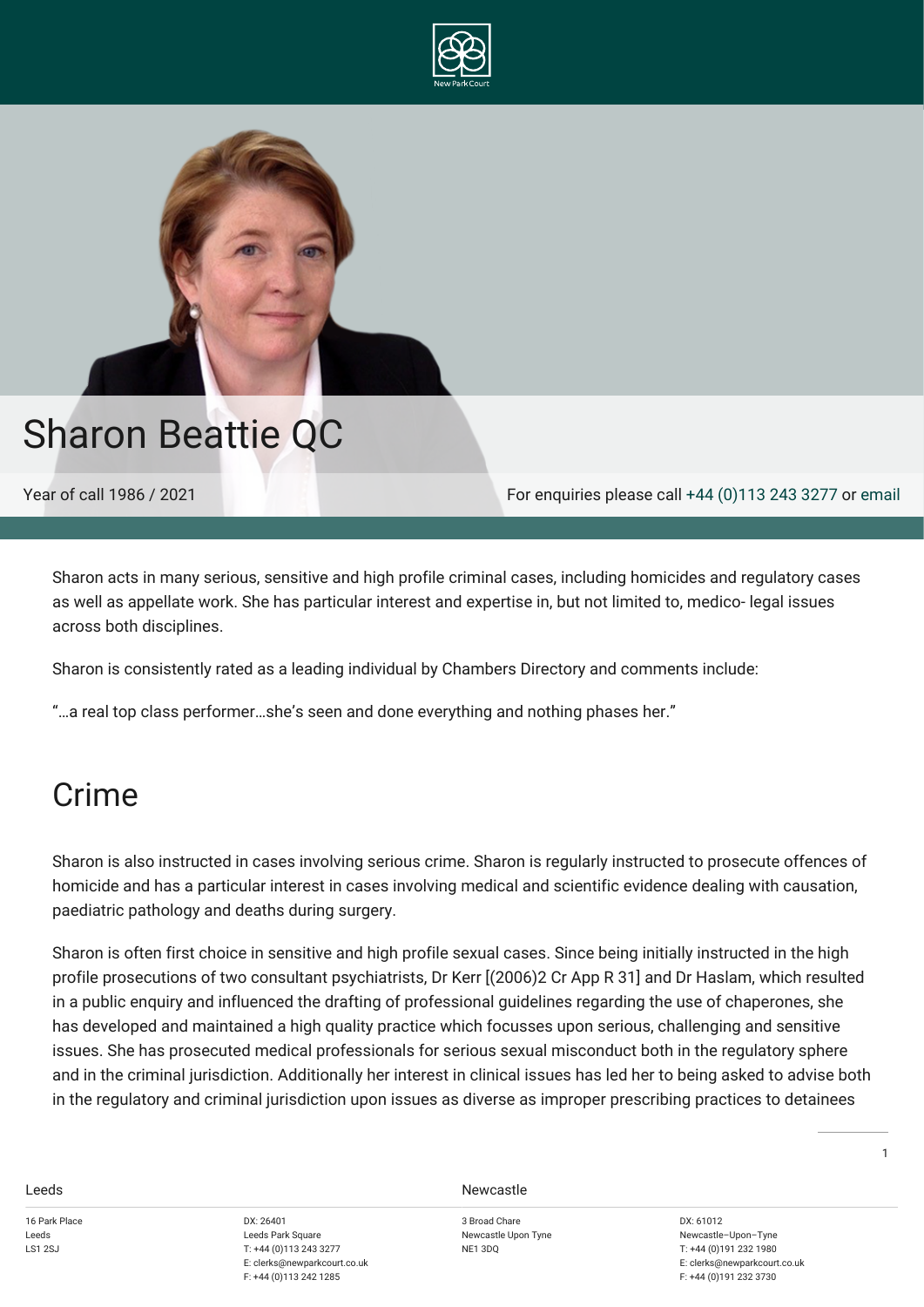

in police stations, spinal surgery, "hymen reconstruction", eye surgery, consent in surgical procedures, and oncology.

Sharon's range of experience in the regulatory area and criminal area have led to her being instructed in serious cases in both jurisdictions. Her interest and practice in medical regulation and practice means she is well placed to get to grips with difficult concepts in relation to pathological and clinical issues.

Her longstanding experience of sexual cases has led to her being instructed in high profile criminal cases such as R v Ormond, the trial of a Newcastle football coach who was convicted of historic sexual assaults upon a large number of young players, as well as being instructed in a multi handed grooming case. Additionally Sharon undertook the defence of a former professional client upon serious sexual allegations, the Judge acceeded to a submission of no case at the close of the Prosecution case.

Presently involved in a case involving complex oncology issues and end of life care.

### <span id="page-3-0"></span>Representative Cases

- $\bullet$  R v C Murder of infant – complex paediatric pathology.
- $\bullet$  R v l, W, M & L

Led by R Smith QC. Prosecution of Four defendants charged with Murder/Causing the death of a vulnerable adult. Issues re interpretation of relevant statutory provision. Appeared in Court of Appeal in relation to L's appeal against conviction (appeal dismissed).

 $\bullet$  R v K and C.

Led by R Smith QC. Prosecution of two defendants charged with Murder/Causing allowing the death of a child. Complex paediatric evidence.

 $\bullet$  R v L & J

Led by A MacDonald QC. Historic murder case. Case turned upon covert surveillance, and evidence from undercover police officers. Issues re admissibility of the same; Complex issues re PII and protection of officer's identities and ensuring fair and proper disclosure and service of evidence.

 $\bullet$  R v B

Manslaughter.[Prosecuted as Junior alone] Death alleged to be caused by a single punch, issues re causation of injury/mechanism. Appeared in the Court of Appeal on behalf of the Prosecution in relation to the defendant's appeal against sentence (appeal dismissed).

**Leeds** Newcastle

3 Broad Chare Newcastle Upon Tyne NE1 3DQ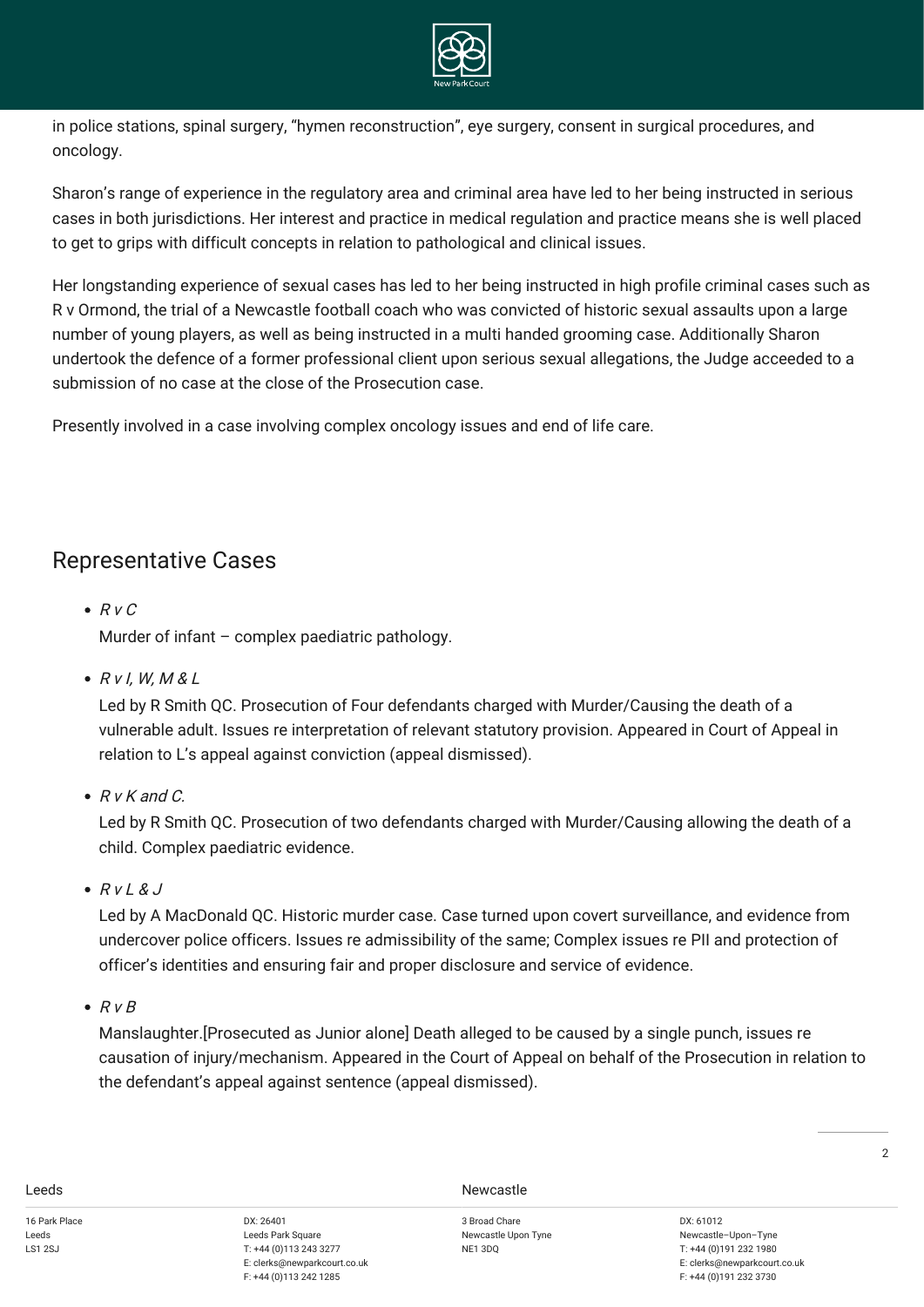

• R v M, M & Others

Manufacture and transfer of firearms into criminal fraternity.

 $\bullet$  R v B

Causing Grievous Bodily Harm to foetus. Issue re causation of placental abruption in pregnancy.

 $RVP$ 

Causing Grievous Bodily Harm with intent – victim left in permanent vegetative state. Issue re number of injuries actually inflicted and medical evidence in relation to them.

R v R & Others

Large scale conspiracy re vehicle theft/cloning and export involving hundreds of cars, valued in the region of £2million.

 $\bullet$  R v O

Prosecution of former football coach for historic sexual assaults on young players

 $\bullet$  R v C

Inciting racial hatred, arising out of a series of large scale public marches in the Sunderland area which ostensibly related to sexual attacks upon women.

# <span id="page-4-0"></span>Regulatory

Sharon specialises in Medical Disciplinary / Regulatory Work and Serious Crime.

Sharon is regularly instructed to present the most complex cases before the General Medical Council and in the criminal jurisdiction. She therefore has vast experience in cross-examination of the most difficult witnesses including professionals, experts and also including extremely vulnerable witnesses.

Her meticulous preparation, attention to detail and skilful advocacy lends her to being instructed in the most serious of cases.

### <span id="page-4-1"></span>Representative Cases

 $\bullet$  RE Dr C

Sexual allegations against a consultant – issue as to abuse of process and degree of prejudice required. Submissions upheld on Appeal.

 $\bullet$  Re Dr X

Conduct re misappropriation of prescription of opioids and drugs of abuse. Substantial case involving a

Leeds Newcastle

3 Broad Chare Newcastle Upon Tyne NE1 3DQ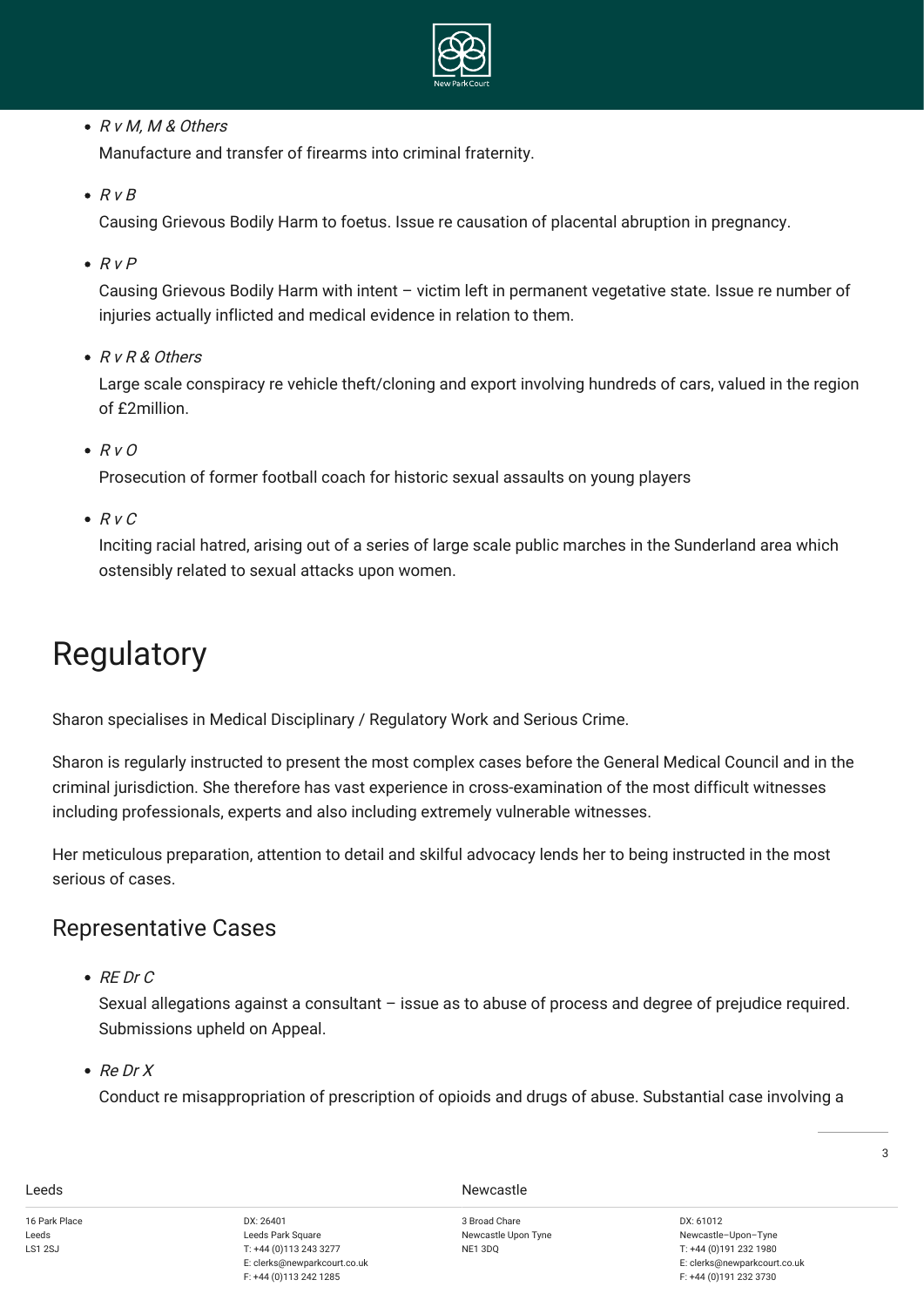

multiplicity of issues.

# <span id="page-5-0"></span>Advisory Work

Regularly asked to consider pre charge issues in criminal jurisdiction in particular those relating to medico legal issues.

Undertakes advisory work as to appropriateness of regulatory proceedings following acquittals in the criminal courts, as well as advising as to evidence on complex cases.

## <span id="page-5-1"></span>Appellate Work

Had been regularly instructed in Appellate work in the Administrative Court in regulatory matters.

The above work is a reflection of her career to date undertaking sensitive and high profile work on a regular basis.

This work over the years has included the Prosecution of high profile professionals, which have been lined to public enquiries.

Additionally has always been instructed in cases:

- Involving complex toxicology eg Police officer charged with Rape on female he had been asked to help; Serial Rapist buying women [who had rejected his advance] a drink as a sign of "goodwill" and then spiking it.
- Serial attacked of students in Student housing, case turned on limited scientific and "Bad Character".
- Case stayed as Abuse of Process re Suggestible Defendant [Article featured in Archbold].
- Acted for vulnerable Defendant in historic case, Defendant, formerly an engineer, as result of illness had no short term memory but good long term memory. Evidence before the jury as to the limitations of his memory. Defendant acquitted.
- Additionally she has been instructed in many serious cases involving different issues [at Grade 4] such as Robbery with facial mapping. Fraud cases with jurisdictional issues.

### <span id="page-5-2"></span>What the directories say

'She's a good choice for a very complex or lengthy case.'

16 Park Place Leeds LS1 2S L

DX: 26401 Leeds Park Square T: +44 (0)113 243 3277 E: clerks@newparkcourt.co.uk F: +44 (0)113 242 1285

Leeds Newcastle

3 Broad Chare Newcastle Upon Tyne NE1 3DQ

DX: 61012 Newcastle–Upon–Tyne T: +44 (0)191 232 1980 E: clerks@newparkcourt.co.uk F: +44 (0)191 232 3730

 $\overline{A}$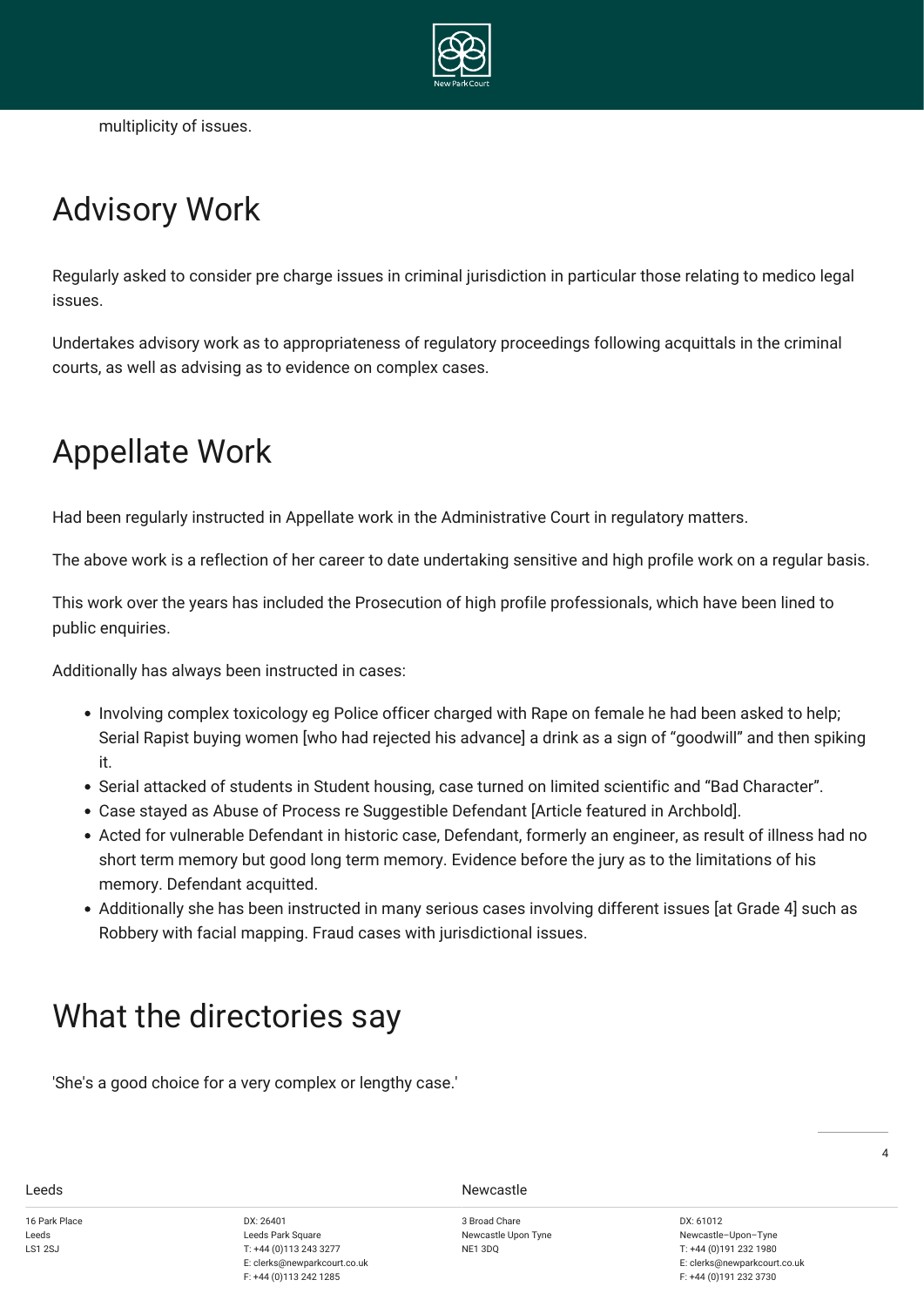

#### Chambers and Partners 2022

"She is an extremely good advocate. She prepares cases well and deals with tricky opponents." "An expert in regulatory law. She is very experienced and knowledgeable. Great with solicitors and witnesses." Chambers and Partners 2021 (Professional Discipline)

"A very good, very considered barrister." Chambers & Partners 2020 (Professional Discipline)

"In demand for cases with a medical element." Legal 500 2019 (Regulatory, Health & Safety and Licensing)

"Incredibly helpful and knowledgeable. She is very good at picking up complicated legal arguments and responding to them in a quick and effective way." Chambers and Partners 2019 (Professional Discipline)

"Recommended for medical disciplinary cases." Legal 500 2018 (Regulatory, Health & Safety, and Licensing)

"Approachable and thorough in her preparation." "Very experienced in some quite challenging fact scenarios. She's a very capable advocate." Chambers & Partners 2018 (Professional Discipline)

"Very experienced in medical disciplinary matters". Legal 500 2017 (Regulatory, Health & Safety and Licensing)

"She's really impressive, a fantastically organised advocate. She is completely on top of the information and the case as a whole." "She is very experienced and has dealt with some high-profile complex cases." "She's a big hitter - I am very comfortable instructing her on quite serious and challenging allegations." Chambers & Partners 2017 (Professional Discipline)

"She is a very much a leading light in dealing with vulnerable patient cases and often the first choice for the really complex matters. She's a real top class performer. She's very experienced, she's seen and done everything and nothing phases her."

Chambers & Partners 2016 (Professional Discipline)

16 Park Place Leeds LS1 2S L

DX: 26401 Leeds Park Square T: +44 (0)113 243 3277 E: clerks@newparkcourt.co.uk F: +44 (0)113 242 1285

**Leeds** Newcastle

3 Broad Chare Newcastle Upon Tyne NE1 3DQ

DX: 61012 Newcastle–Upon–Tyne T: +44 (0)191 232 1980 E: clerks@newparkcourt.co.uk F: +44 (0)191 232 3730

5